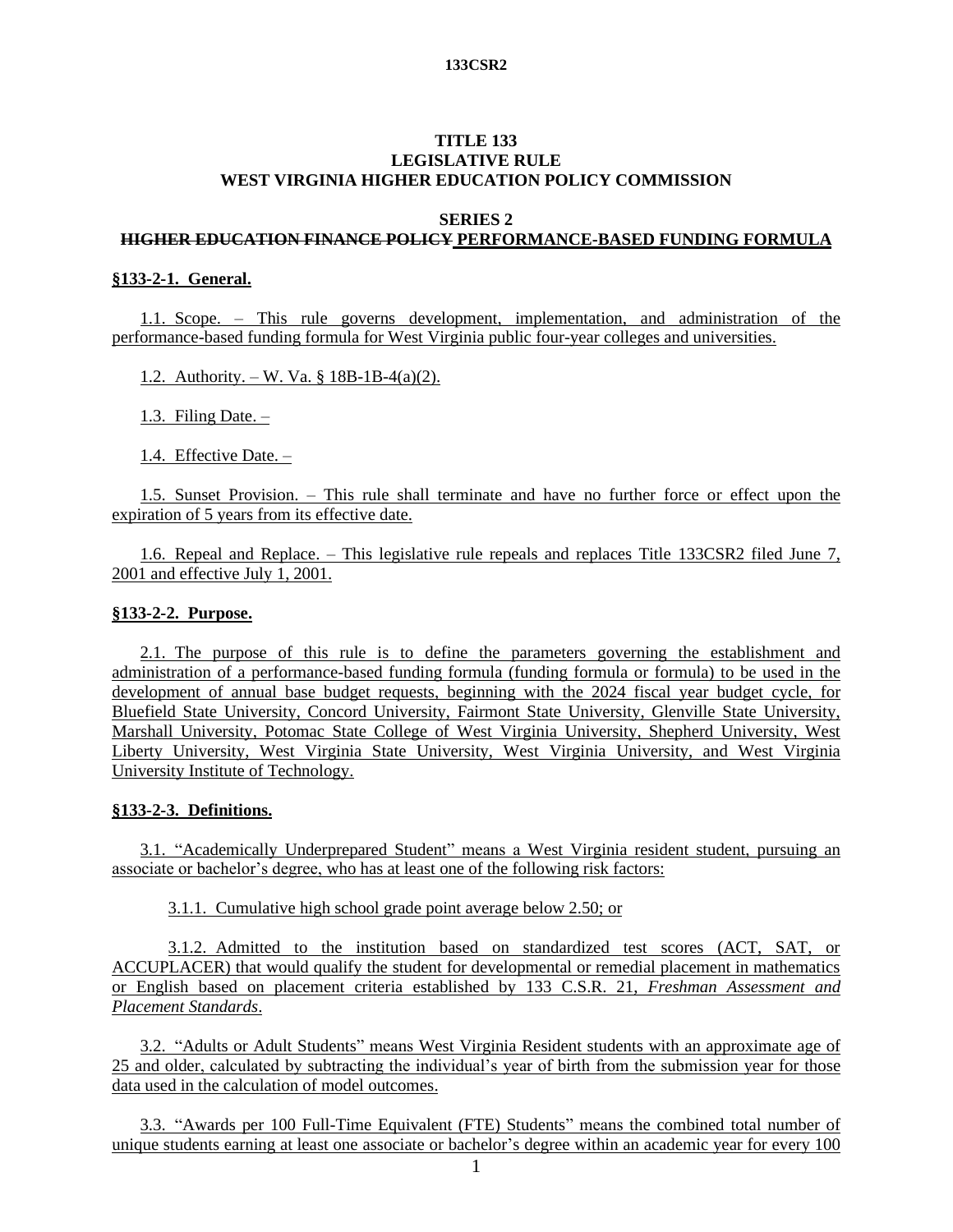full-time equivalent (FTE) undergraduate degree-seeking students.

3.4. "Base Appropriation" means the amount of funding that an institution receives through a state appropriation for its operations and for which there are no significant restrictions on expenditure, and excluding funds appropriated specifically to support the schools of medicine, and related health sciences functions, at Marshall University and West Virginia University.

3.5. "Chancellor" means the Chancellor for Higher Education, as that term is defined by W. Va. Code § 18B-1B-5, or his or her designee.

3.6. "Classification of Instructional Programs (CIP) Code" means a numerical identifier assigned by the National Center for Education Statistics to an academic discipline to support tracking and reporting data at the field-of-study level.

3.7. "Commission" means the West Virginia Higher Education Policy Commission as established by W. Va. Code § 18B-1B-1, et seq.

3.8. "Degrees Awarded" means the combined total number of students earning associate degrees, bachelor's degrees, master's degrees, post-master's certificates, doctoral degrees or law degrees during an academic year. Students earning multiple degrees within an academic year shall be counted as a single outcome for model calculations. In such cases, the outcome score will be calculated based on the degree that yields the institution the highest possible total score with all premium multipliers applied.

3.9. "Focus Population" means West Virginia resident students identified as academically underprepared, adults, and/or low-income based on the criteria defined by this Rule.

3.10. "Full-Time Equivalent (FTE) Student" is an enrollment metric calculated by dividing the total number of credit hours generated by an undergraduate degree-seeking student in credit-bearing classes during the summer, fall, and spring semesters of an academic year by 30.

3.11. "Higher Education Price Index (HEPI)" is an inflation index designed specifically to track the main cost drivers in higher education and to measure the change in the price of the goods and services purchased by colleges and universities as measured by the Commonfund Institute.

3.12. "Hold-Harmless Provision" means a safeguard in the funding formula designed to provide stability and predictability in the formula by preventing an institution's outcomes-based funding allotment from decreasing by more than five percent (5%) from one academic year to the next.

3.13. "Low-Income Student" means a West Virginia resident student who, based on current and historical records, is identified as having received financial assistance through the Federal Pell Grant program for at least one semester at any State institution of higher education.

3.14. "On-Time Completion" refers to a graduate who completed a bachelor's degree within four academic years, based on the year and semester in which they were reported as a first-time freshman and the year and semester in which they were reported as completing a bachelor's degree. The bachelor's degree must be completed at the same institution at which the student was first identified as a first-time freshman.

3.15. "Premium" is a mathematical weighting factor applied to certain formula calculations for West Virginia resident students identified as belonging to one or more focus populations, to associate or bachelor's degrees awarded in fields identified as State Priority Fields, and/or to bachelor's degrees completed within four years, as defined in Section 3.14 of this rule.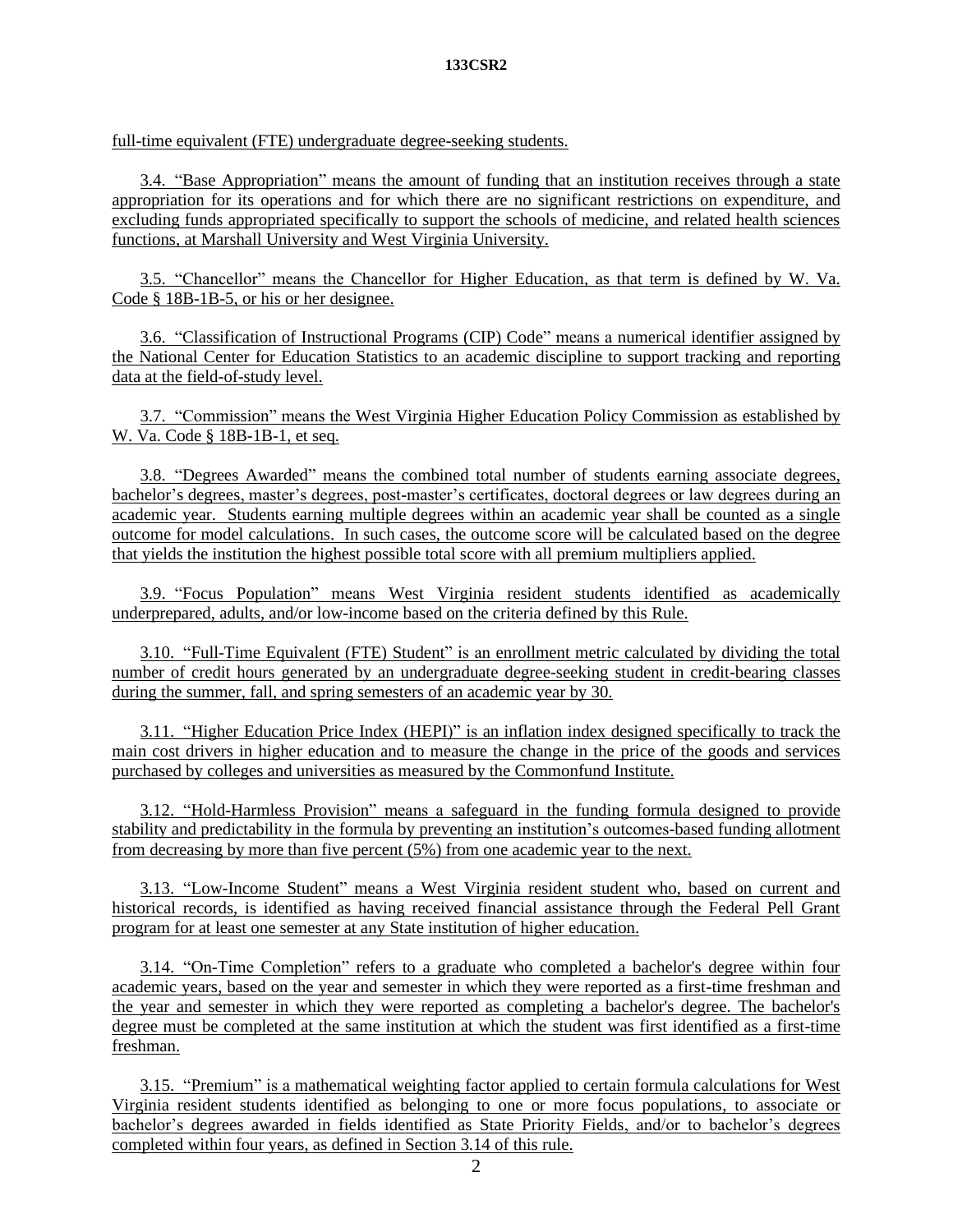3.16. "Progression Outcomes" means the number of full-time and part-time associate or bachelor's degree-seeking students whose cumulative credits earned at the institution at the beginning of a semester are less than the established credit hour threshold benchmarks of 30, 60, or 90 student credit hours and whose cumulative credit hours earned at the end of the semester are equal to or greater than the credit hour threshold benchmarks during the academic year. Credits transferred in from other institutions are not included in the calculations.

3.17. "Research and Development Metrics" means the amount of funding expended on research and development activities as reported on the institution's audited financial statement under the Operating Expenses category within both the natural and functional classifications.

3.18. "Residual Funds" means funding that is not obligated through formula calculations as a result of a decline from one year to the next in the total number of outcomes across all institutions.

3.19. "Scaling Factor" is a mathematically derived value used in formula calculations for the purpose of adjusting outcome values across different metrics to values of comparable magnitude.

3.20. "State Priority Programs" means associate degree or bachelor's degree programs identified by the West Virginia Department of Commerce as being aligned with occupations in high or critical demand statewide.

3.21. "West Virginia Resident" or "Resident" means an individual enrolled at a public college or university with an in-state tuition and fee status as defined by 133 C.S.R. 25, *Residency Classification for Admission and Fee Purposes*.

# **§133-2-4. Formula Development, Implementation, and Administration.**

4.1. The Chancellor shall develop, in consultation with the Funding Formula Advisory Committee, as defined in section 4.3 of this Rule, a funding formula for public four-year institutions that will serve as a broad framework for efforts to improve student outcomes and institutional efficiency. The Commission shall use the funding formula to determine the annual base budget request for each institution, beginning with the fiscal year 2024 budgeting cycle. The formula shall, at a minimum:

4.1.1. Apply to thirty percent (30%) of each institution's base appropriation, referred to herein as the Outcomes-Based Funding Pool;

4.1.2. Set aside seventy percent (70%) of each institution's base appropriation, referred to herein as the Base Operating Budget, which shall be exempt from outcomes-based funding calculations;

4.1.3. Hold institutions accountable for increasing the educational attainment levels of West Virginia citizens by addressing the State's economic development and workforce needs and promoting increased degree production, with a particular emphasis on degrees awarded in academic programs aligned with State Priority Fields;

4.1.4. Acknowledge the unique mission of each institution;

4.1.5. Be based on a set of objective performance metrics that reflect and support the State's higher education goals and priorities;

4.1.6. Incorporate safeguards to ensure stability of the funding formula, including, but not limited to: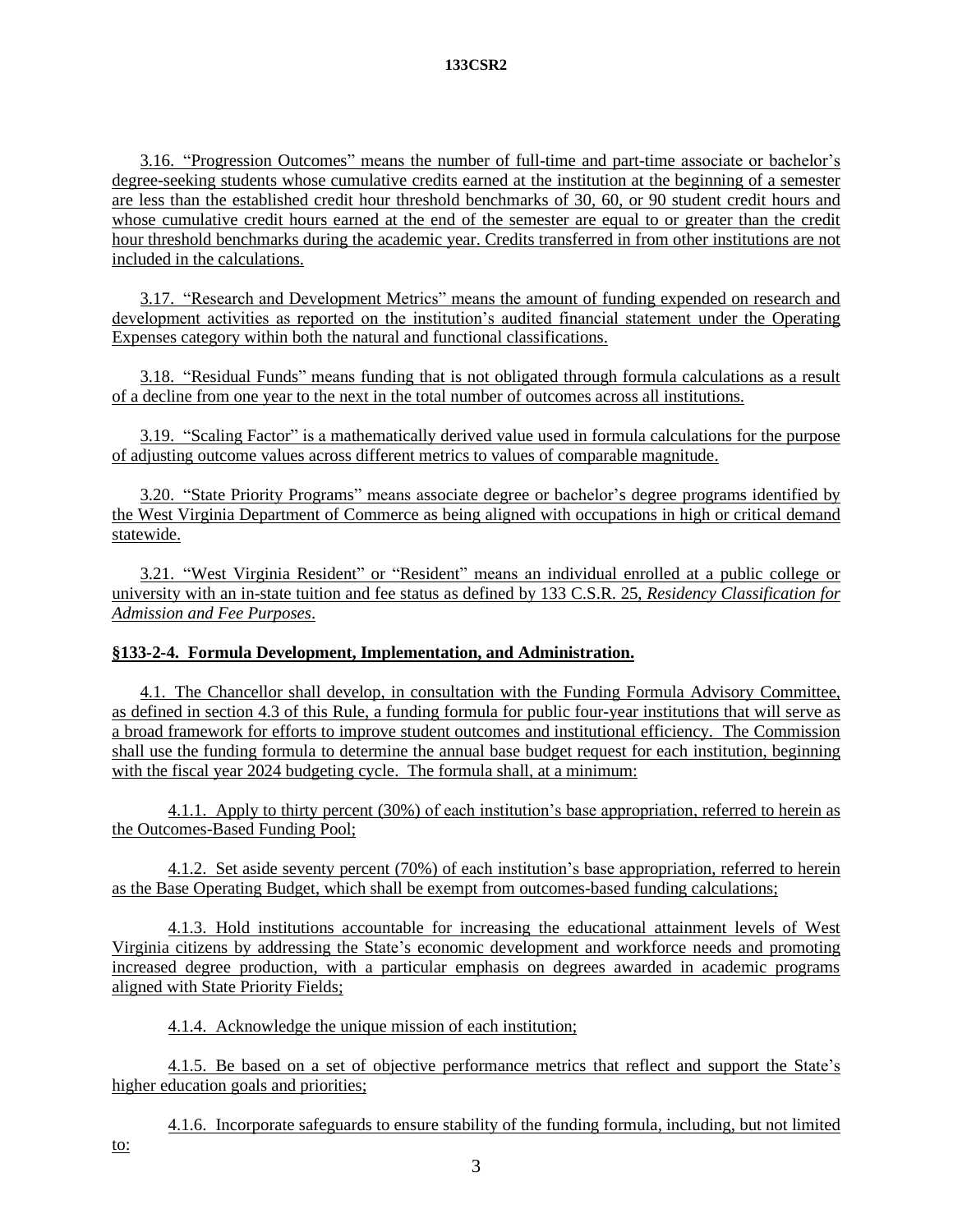4.1.6.a. A Hold Harmless Provision; and

4.1.6.b. To the extent possible, employment of a three-year rolling average for all data metrics; and

4.1.7. Apply an annual inflation adjustment, calculated utilizing the Higher Education Price Index, to each institution's Base Operating Budget, Outcomes-Based Funding Pool, and the system-wide rate per weighted outcome.

4.2. Nothing in this rule shall be interpreted as prohibiting an institution from submitting requests for special appropriations to support capital projects or other projects or initiatives.

4.3. Funding Formula Advisory Committee

4.3.1. The Chancellor shall appoint a Funding Formula Advisory Committee (Advisory Committee) whose membership shall be comprised of the president of each institution or a president's designee and additional members with relevant expertise as deemed appropriate and necessary by the Chancellor.

4.3.2. The Chancellor or his or her designee shall serve as the chair of the Advisory Committee.

4.3.3. The Advisory Committee shall meet at least annually at a time and place determined by the Chancellor.

4.3.4. The Advisory Committee shall review the funding formula components and identify needed revisions, additions, or deletions to the formula.

4.3.5. The Chancellor shall not be bound by the advice of the Advisory Committee.

4.4. Amendments or Revisions to the Funding Formula. – The Chancellor, in consultation with the Advisory Committee and upon approval by the Commission, may revise the metrics comprising the funding formula outlined in Subsection 4.5 below as necessary based on changes in State priorities.

4.5. Funding Formula Elements.

4.5.1. Funding Formula calculations shall, at a minimum, be based on the following data metrics:

4.5.1.a. Progression Outcomes.

4.5.1.b. Completion Outcomes.

4.5.1.b.1. Associate degree completers;

4.5.1.b.2. Bachelor's degree completers;

4.5.1.b.3. Master's degree and post-master's certificate completers;

4.5.1.b.4. Doctoral and/or law degree completers;

4.5.1.c. Workforce Outcomes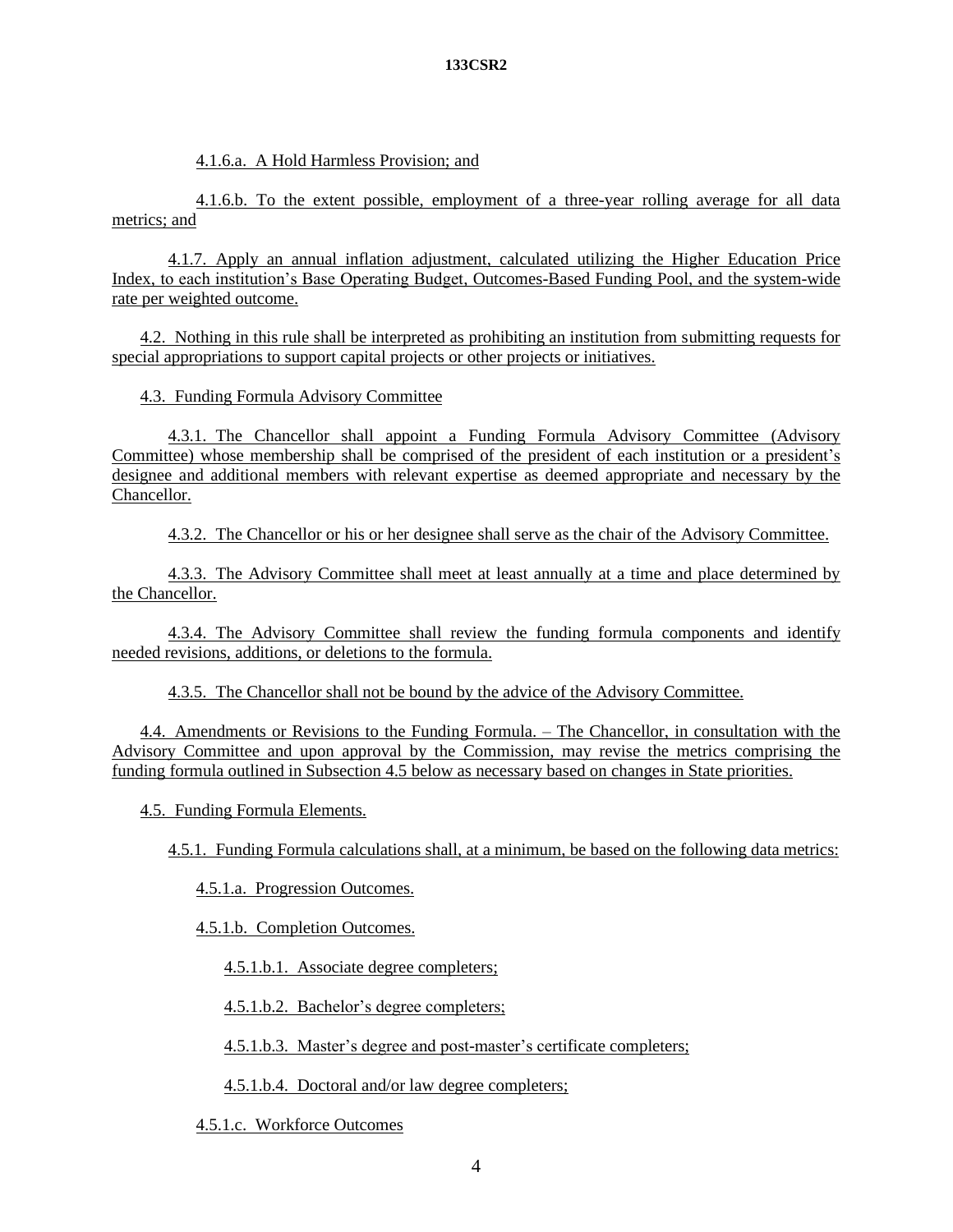4.5.1.c.1. Graduates earning wages in West Virginia; and

4.5.1.c.2. Graduates enrolled in continued postsecondary education.

4.5.1.d. Institutional investments in research and development, as defined by this Rule.

4.5.1.e. Efficiency Outcomes, based on the number of students earning associate and/or bachelor's degrees per 100 full-time equivalent (FTE) undergraduate students.

4.5.1.f. Other metrics as defined by the Chancellor, in consultation with the Commission and the Advisory Committee.

4.5.2. Mission Weighting

4.5.2.a. The Funding Formula shall incorporate mathematical factors to provide for differential weighting of data metrics based on institutional mission.

4.5.2.b. Mission weights shall be established in consultation with institutional leadership, within parameters established by the Chancellor, and must be approved by each institution's board of governors. The boards of governors shall notify the Chancellor of such institutional mission weights by letter from the board's chair or the chair's designee.

4.5.2.c. Should a board of governors fail to adopt institutional mission weights and submit notification of the same to the Chancellor prior to the established deadline, the Chancellor shall determine that institution's mission weights on the board's behalf.

4.5.2.d. Mission weights shall be finalized at the beginning of each five-year funding cycle and may not be amended or adjusted prior to the end of the cycle; *Provided*, that the Chancellor may grant exceptions for good cause shown.

4.6. Data Collection Requirements

4.6.1. Each institution is responsible for the timely submission to the Commission of all data necessary for the administration of the funding formula.

4.6.2. On or before July 1 of each year, the Commission shall publish and distribute a calendar specifying due dates for the submission of data elements required for the administration of the funding formula.

4.6.3. Should an institution fail to submit all necessary data prior to the deadline prescribed by the Commission, the institution's budget request shall be based on the recommended funding level from the most recent fiscal year in which all data were provided, with the Outcomes Based Funding Pool amount reduced by five percent (5%) and no adjustment for inflation applied.

4.6.4. Each institutional board of governors shall adopt a policy pursuant to W. Va. Code § 18B-1-6 establishing procedures and internal controls that ensure the integrity and validity of data submitted in support of the funding formula. The boards shall submit their initial policies to the Commission no later than June 30, 2023 and any subsequent amendments thereto in accordance with statutory rulemaking procedures.

4.6.5. The Commission may conduct periodic audits of institutional data submissions, institutional processes and procedures governing the collection and submission of data, any source data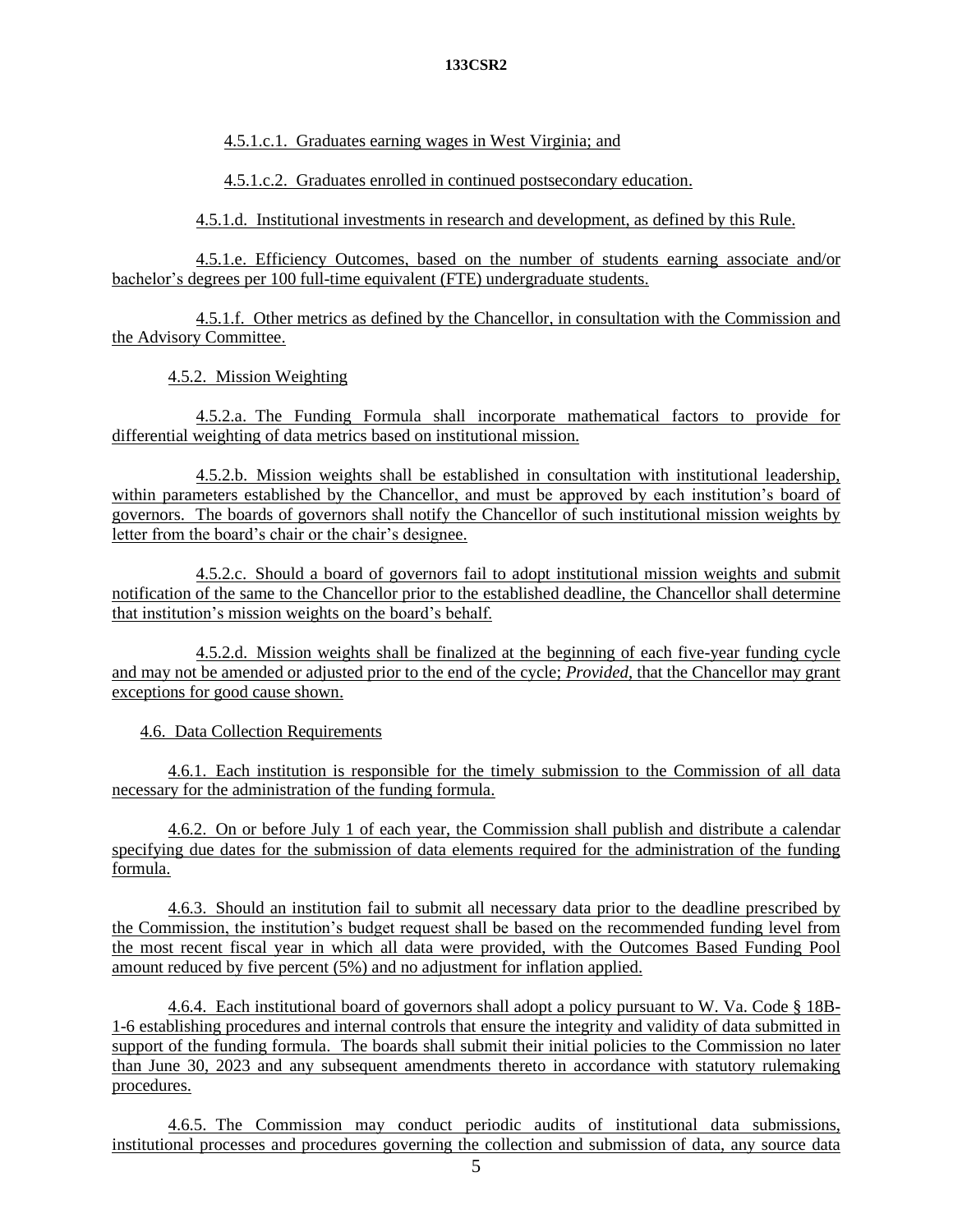upon which submitted data files are based, and any other funding formula related data determined necessary by the Chancellor. The cost of such audits shall be borne by the Commission.

4.7. State Priority Degree Fields

4.7.1. The funding formula shall incentivize associate and bachelor's degree production in certain fields identified by the West Virginia Department of Commerce as State Priority Programs.

4.7.2. As the State's workforce needs are everchanging, the Department of Commerce may recommend designating a new State Priority Program at any point in the funding cycle.

4.7.3. Once identified as a State Priority Program, a program shall maintain the Priority designation for a period of at least five full academic years.

4.7.4. State Priority Programs shall be identified by the Classification of Instructional Programs (CIP) Code associated with the program of study in the Commission's official inventory of degree programs.

4.7.5. An institution may request to change the CIP Code of an existing program to a code on the State Priority Programs list but must provide sufficient documentation demonstrating that the coursework and content delivered through an approved program of study align with the proposed new CIP discipline.

4.7.6. For any new academic program assigned a CIP Code on the State Priority Programs list, the Chancellor may require an institution to submit documentation demonstrating that the coursework and content delivered through an approved program of study align with the proposed new CIP discipline.

4.7.7. The Chancellor may disqualify any new or existing academic program from being identified as a State Priority Program if it is determined that the coursework and content delivered through an approved program of study do not align sufficiently with the proposed new CIP discipline.

4.7.8. An institution may appeal any decision by the Chancellor to disqualify a State Priority Program. Such appeal shall be made in writing to the Commission for consideration at the Commission's next regular meeting; *Provided* that such appeal is submitted no less than thirty (30) days prior to the scheduled meeting date. Changes to the State Priority Program inventory resulting from an appeal shall have no retroactive effect on model calculations.

# **§133-2-5.** Formula Calculations

5.1. The funding formula shall operate on a five-year cycle, beginning with fiscal year 2024 budgeting cycle.

5.2. Benchmarking

5.2.1. In the first year of each funding cycle, abbreviated herein as year zero  $(y_0)$ , the Commission shall establish baseline values for each metric based on an average of the three most recent full academic years of available data. The baseline data shall provide a basis of comparison upon which institutional performance shall be gauged in subsequent years of the funding cycle (years one through four).

5.2.2. In each year following  $y_0$ , each institution's recommended funding level shall be calculated based on the increase or decrease of the institution's total outcomes score as compared to the  $y_0$ benchmark value.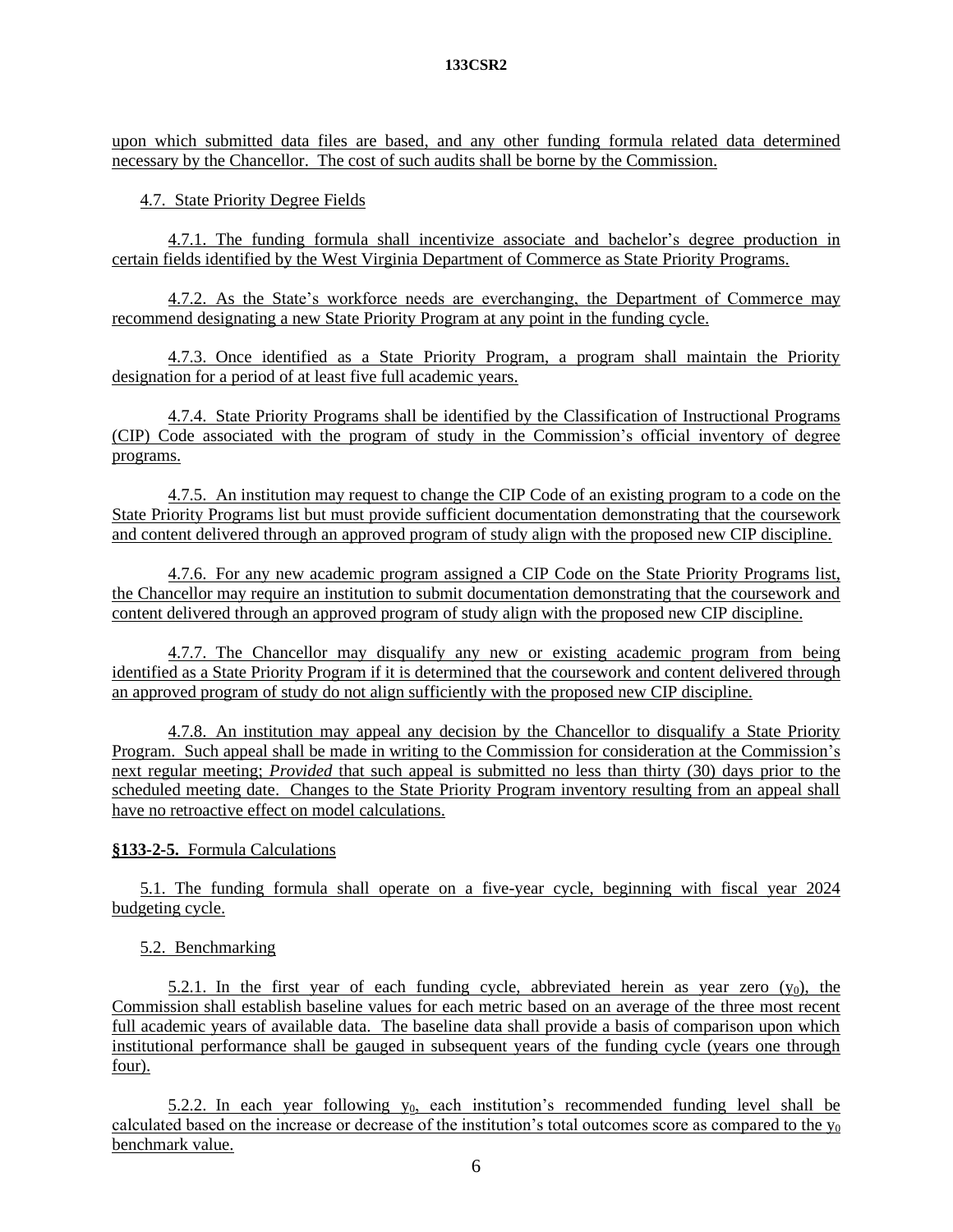# 5.3. Funding Formula Calculations

5.3.1. At the beginning of each annual budget cycle, the following values shall be calculated and used in the determination of each institution's recommended base appropriation request:

5.3.1.a. The number of outcomes achieved within each data metric, with weighting factors applied where appropriate for:

5.3.1.a.1. Students representing Focus Populations;

5.3.1.a.2. Associate and bachelor's degrees awarded in State Priority Programs; and

5.3.1.a.3. On-time bachelor's degree completion;

5.3.1.b. The Total Outcomes Score based on an average of the three most current years of data for each of the metrics established in Section 4.5 of this rule;

5.3.1.c. The net increase or decrease in outcomes score between the current year and the benchmarking year  $(y_0)$ ;

5.3.1.d. The inflation-adjusted rate per outcome;

5.3.1.e. The Base Operating Budget, adjusted for inflation; and

5.3.1.f. The prior year's Outcomes Based Funding level, adjusted for inflation.

5.3.2. Each institution's base appropriation request shall be determined by the following calculations:

5.3.2.a. The net increase or decrease in outcomes score is multiplied by the system-level rate per outcome to determine the net change in Outcomes Based Funding. This value is added to the inflation-adjusted Outcomes Based Funding level from the prior year.

5.3.2.b. The prior year's Base Operating Budget is adjusted for inflation and added to the Outcomes Based Funding pool, calculated in paragraph 5.3.2.a of this rule.

5.3.2.c. Any annual reduction to an institution's Outcomes Based Funding pool shall not exceed five percent (5%).

# **§133-2-1. General.**

1.1. Scope. - This rule establishes the principles to guide the development of financing and resource allocation policies and procedures to be utilized by the Higher Education Policy Commission.

1.2. Authority -- W. Va. Code §18B-1B- $4(a)(8)$ .

-1.3. Filing Date. - June 7, 2001.

**1.4. Effective Date. -- July 1, 2001.** 

# **§133-2-2. Purpose.**

2.1. The primary purpose of this rule is to establish guidelines to be used by the Higher Education Policy Commission in:

2.1.1. Allocating state-appropriated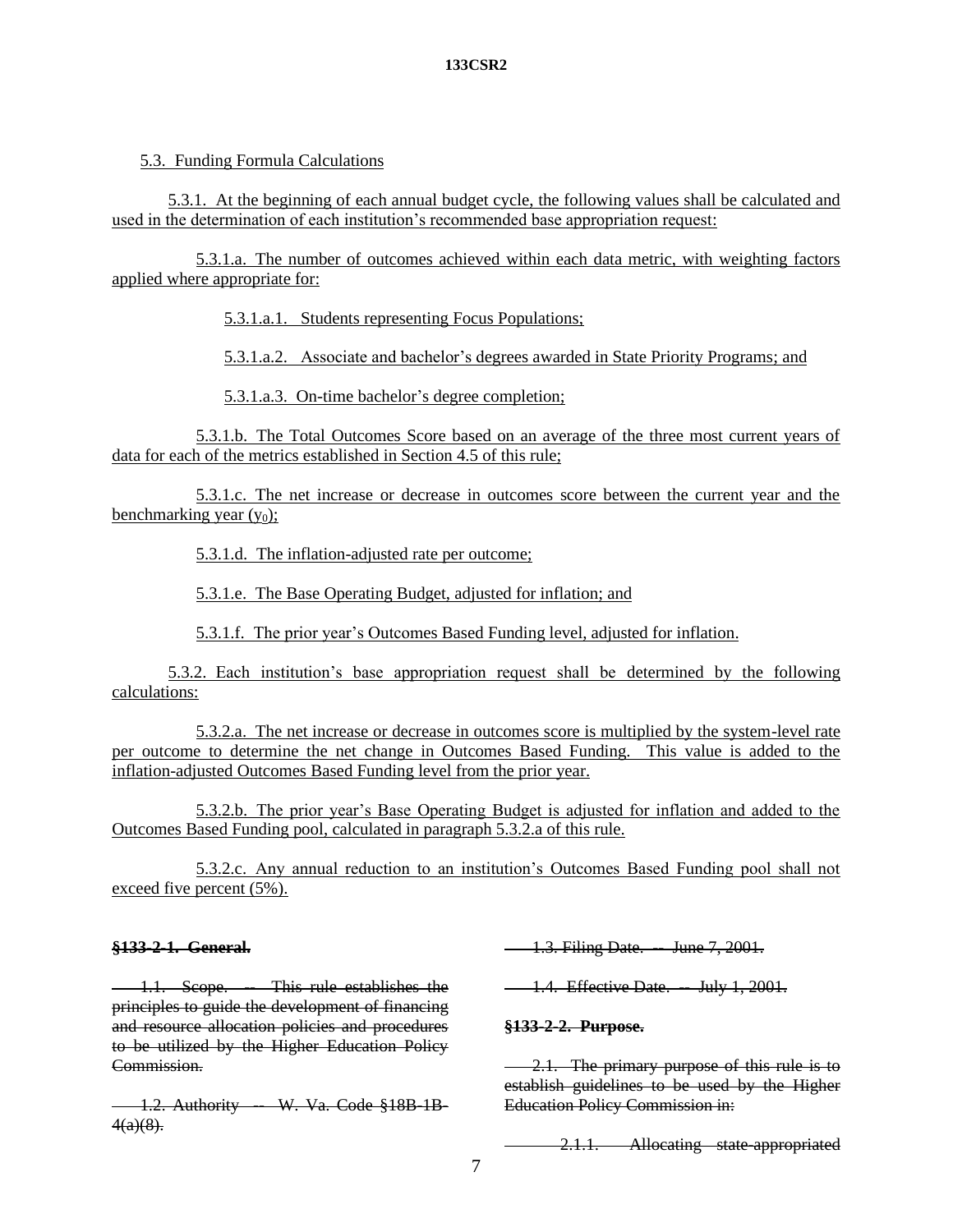unrestricted resources to the institutions.

2.1.2. Setting targets for shares of institutional revenues to be contributed from education and general unrestricted revenues.

2.1.3. Reviewing tuition and fee schedules approved by the individual colleges and universities for consistency with Policy Commission and West Virginia Code guidelines and parameters.

2.1.4. Establishing policies that address student financial aid decisions.

2.1.5. Establishing policies regarding the role of all educational and general unrestricted revenue in calculating institutional eligibility for equity funding.

## **§133-2-3. Guidelines.**

3.1. The following will guide the further development of the policies and procedures to be utilized in financing and resource allocation within the West Virginia system of public higher education:

3.1.1. All data reported will be based on national uniform and consistent definitions as adopted or established by the Higher Education Policy Commission. If no national standard exists, the Policy Commission may adopt appropriate standards.

3.1.2. Institutional requirements for additional recordkeeping and reporting will be minimized.

3.1.3. A schedule for reporting of information and for decision making will be established by the Commission.

3.1.4. Information from peer institutions as determined by the Commission will be utilized in various ways. The most recently available IPEDS data will form the basis of any comparisons.

3.1.5. The president or administrative head of each public college, university, regional campus, or community and technical college shall be responsible for ensuring that all requested information is submitted in a timely fashion to the Policy Commission and shall certify that the information submitted has been reviewed for accuracy.

#### **§133-2-4. Principles.**

4.1. Operating Budget.

4.1.1. Base Budget.

4.1.1.1. The base budget amount for each budget request year will be determined by the Commission in consultation with each institution.

4.1.1.2. This base budget includes unrestricted educational and general revenues from all sources. Unrestricted educational and general revenues are defined as all audited unrestricted current fund revenues, expenditures, transfers, and other changes; minus auxiliary revenue, hospital revenue, and independent operations.

4.1.2. State resources will be allocated to institutions in the following categories:

4.1.2.1. Continuation—base amount from previous year.

4.1.2.2. Sustained quality support.

4.1.2.3. Peer equity.

4.1.2.4. Research challenge.

4.1.2.5. Independently accredited community and technical college development.

4.1.2.6. Incentives for contributions to state priorities.

4.1.3. Funds from all these categories will be released to institutions in whole or part when the Policy Commission certifies that the institution is meeting the objectives established in its compact.

4.1.4. The Policy Commission will establish the amount to be included in its budget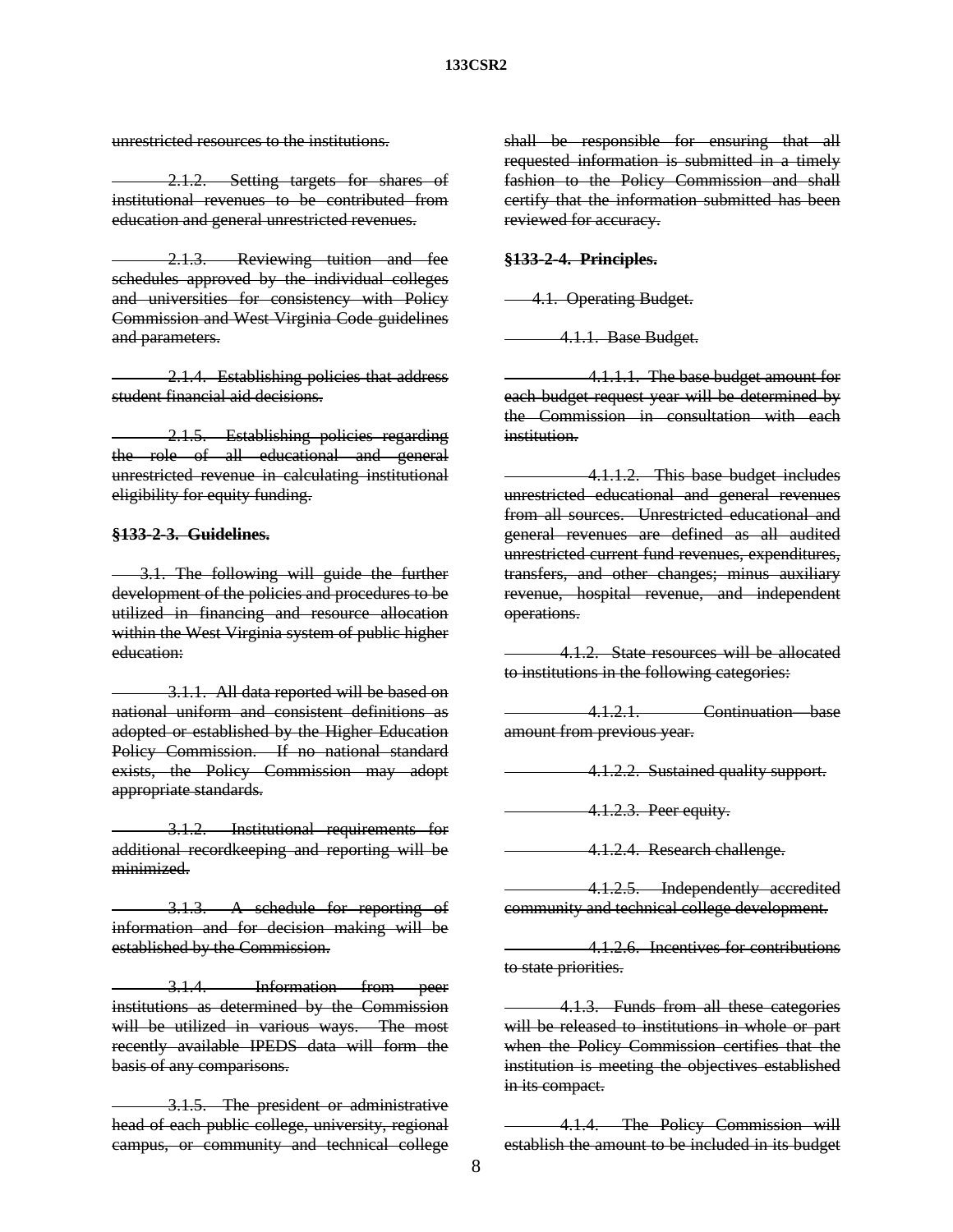request for each category annually with the conditions that:

4.1.4.1. Funds will be requested for each category.

4.1.5. Sustained Quality Support.

4.1.5.1. Funds designated for sustained quality support will be allocated to all institutions in proportion to institutions' base budgets in accordance with W. Va. Code §18B-1A-5(b)(6)(E).

4.1.5.2. Each year's allocations will be added to the institutions' base budgets for subsequent years unless the Policy Commission determines that substantial change in institutional mission or structure has occurred requiring a change in the base budget.

4.1.6. Peer Equity.

4.1.6.1. Policy Commission establishes benchmark funding amounts each year.

4.1.6.2. Allocated in accordance with W. Va. Code §18B-1A-5(b)(6)(A).

4.1.6.3. Added to base.

4.1.6.4. Continued until all institutions achieve at least 90 100 percent of benchmark amounts, as a measure of external equity. It is the goal of the Commission to first attain internal equity among institutions by raising the minimum value until all institutions reach the same level. External equity goals will be addressed only after internal equity has been accomplished. Further, it is the intention of the Commission that institutions should not lose ground relative to peer attainment. As used herein, "external equity" is the funding of the institution relative to its peers, and "internal equity" is leveling of differences in peer funding among the West Virginia institutions.

4.1.6.5. The Policy Commission may adjust peer equity funds based upon imputation of assumed tuition funds consistent with peer averages.

4.1.7. Independently Accredited Community and Technical College **Development** 

4.1.7.1. Allocated in accordance with W. Va. Code §18B-1A-5(b)(6) (B).

4.1.7.2. Funds allocated for this purpose must be separately controlled and accounted for either by the host institution, the community college component or as otherwise determined by the Commission.

4.1.8. Research Challenge.

4.1.8.1. Allocated in accordance with W. Va. Code §18B-1A-5(b)(6)(C).

4.1.8.2. Amounts awarded must be matched by the institution, on at least a one-forone basis at the discretion of the Commission.

4.1.9. Incentives for Institutional Contributions to State Priorities.

4.1.9.1. The Commission will establish the method of allocation for these funds. The allocation mechanisms will be based on demonstrated contribution toward achievement of state priority goals in accordance with W. Va. Code §18B-1A-5(b)(6)(D).

4.1.9.2. State priority funds will not be added to the institution's base allocation.

4.1.9.3. Amounts awarded must be matched by the institution, on at least a one-forone basis at the discretion of the Commission.

4.1.10. Use of Funds Once Allocated.

4.1.10.1. These uses must be in accordance with a budget approved annually by the institution's Governing Board.

4.2. The Capital Budget.

4.2.1. The Commission will utilize necessary funds from the state appropriation or tuition and fee revenues to cover annual repayment of bonded indebtedness incurred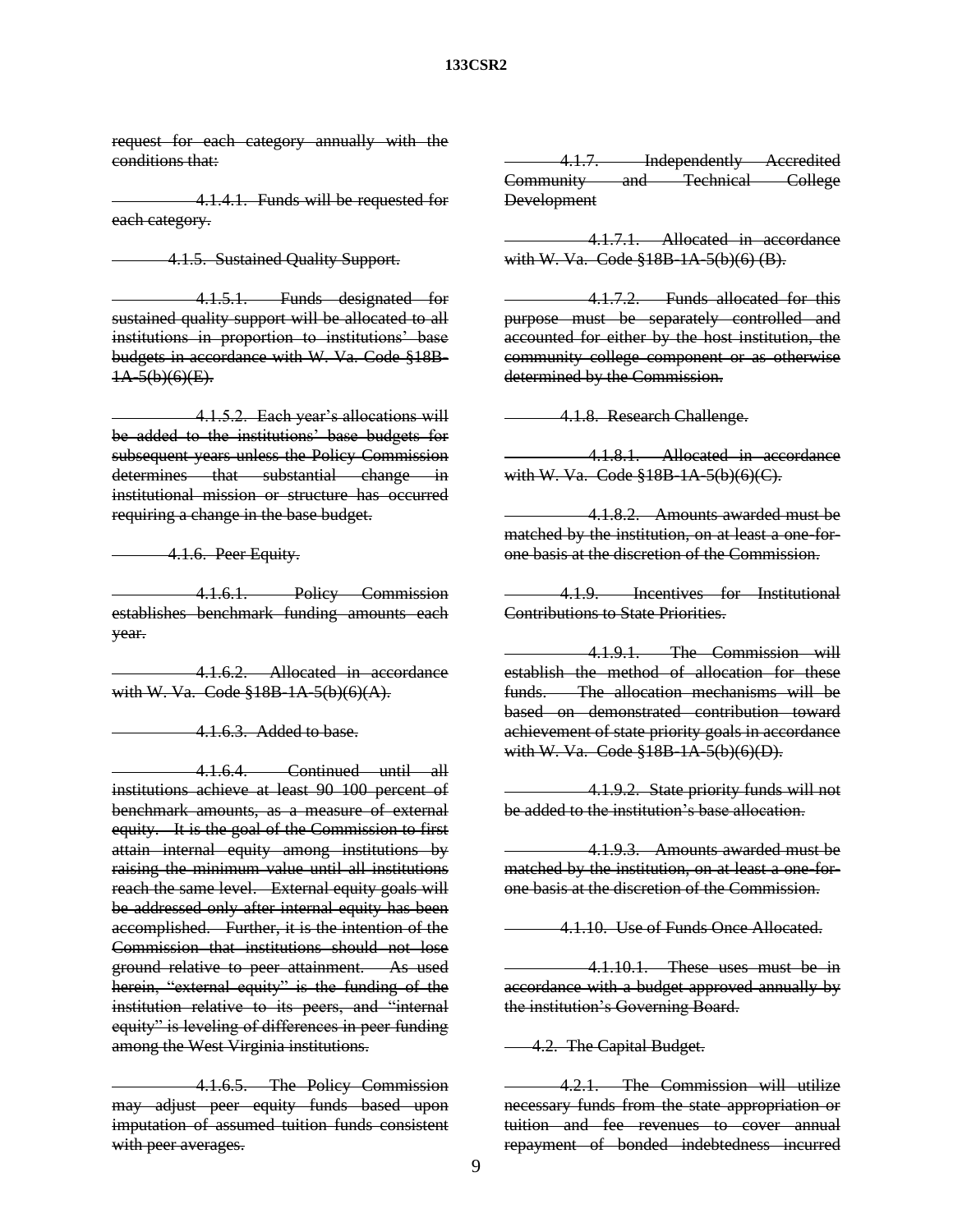prior to July 1, 2001.

4.2.2. The Commission will develop procedures for creating an approved list of capital projects to be submitted to the legislature with provisos that:

4.2.2.1. Only projects on the approved list will be eligible for state funding either through direct state appropriation for construction or for repayment of debt.

4.2.2.2. All capital projects, subject to dollar limits in Commission policy, will be brought to the Commission for approval regardless of source of funding or method of acquisition.

4.2.2.3. In the event of an emergency, an institution may make a special request for unanticipated capital funding needs.

4.3. Tuition and Fees.

4.3.1. The Board of Governors of each institution will establish tuition and fee schedules within guidelines promulgated by the Commission or in West Virginia Code.

4.3.2. All tuition and fee revenues will remain at the campuses except as may be provided for by Higher Education Policy Commission action or statutory provisions.

4.3.3. Guidelines for Establishing Tuition Rates.

4.3.3.1. Differentiation by level (e.g., graduate vs. undergraduate) and by program (e.g., law and medicine vs. other fields) is permissible.

4.3.3.2. Tuition rates should be near the medians for peer institutions. However, the intent is to relate tuition to "ability to pay" rather than to an absolute level.

4.3.3.3. Student tuition as a share of revenue (tuition and fees and state appropriation), should be graduated so that students pay the highest share of revenue at the research universities, a lower share at the fouryear colleges, and the lowest share at community colleges, as defined by the Policy Commission. It is the intent of the Policy Commission to define tuition ranges with the specific tuition to be set by the governing board of each institution.

4.3.3.4. Community college tuition should approximate peer medians. Without the express approval of the Policy Commission, tuition at component or administratively linked community colleges will not be increased where such tuition exceeds the peer average tuition for West Virginia's stand alone community colleges as calculated by the Policy Commission. In accordance with W. Va. §18B-10-1(h)(3), tuition and fee rates for all component community colleges "will be commensurate with the tuition and fees charged by their peer institutions" within a time frame agreed upon between the institution and the Commission. Each institution with a component community college will submit, as part of its Compact, a plan to the commission regarding the progress toward this goal. In accordance with the Policy Commission guidelines, community colleges offering upper division courses may charge tuition for such courses consistent with the tuition charged for similar courses at West Virginia public four-year institutions.

4.3.3.5. The Policy Commission shall set guidelines for out-of-state tuition levels which take into account the cost of instruction and an appropriate relationship between in-state and out-of-state tuition levels, with out-of-state tuition and fees covering at least the full costs of instruction. It is the intention of the Commission that there be no disincentives for the enrollment of non-resident students unless their admission results in a lack of opportunities for qualified West Virginia residents.

4.4. Student Financial Aid.

4.4.1. Each institution shall develop explicit student financial aid policies that address such issues as:

4.4.2. The manner in which tuition and fee increases are offset by financial aid.